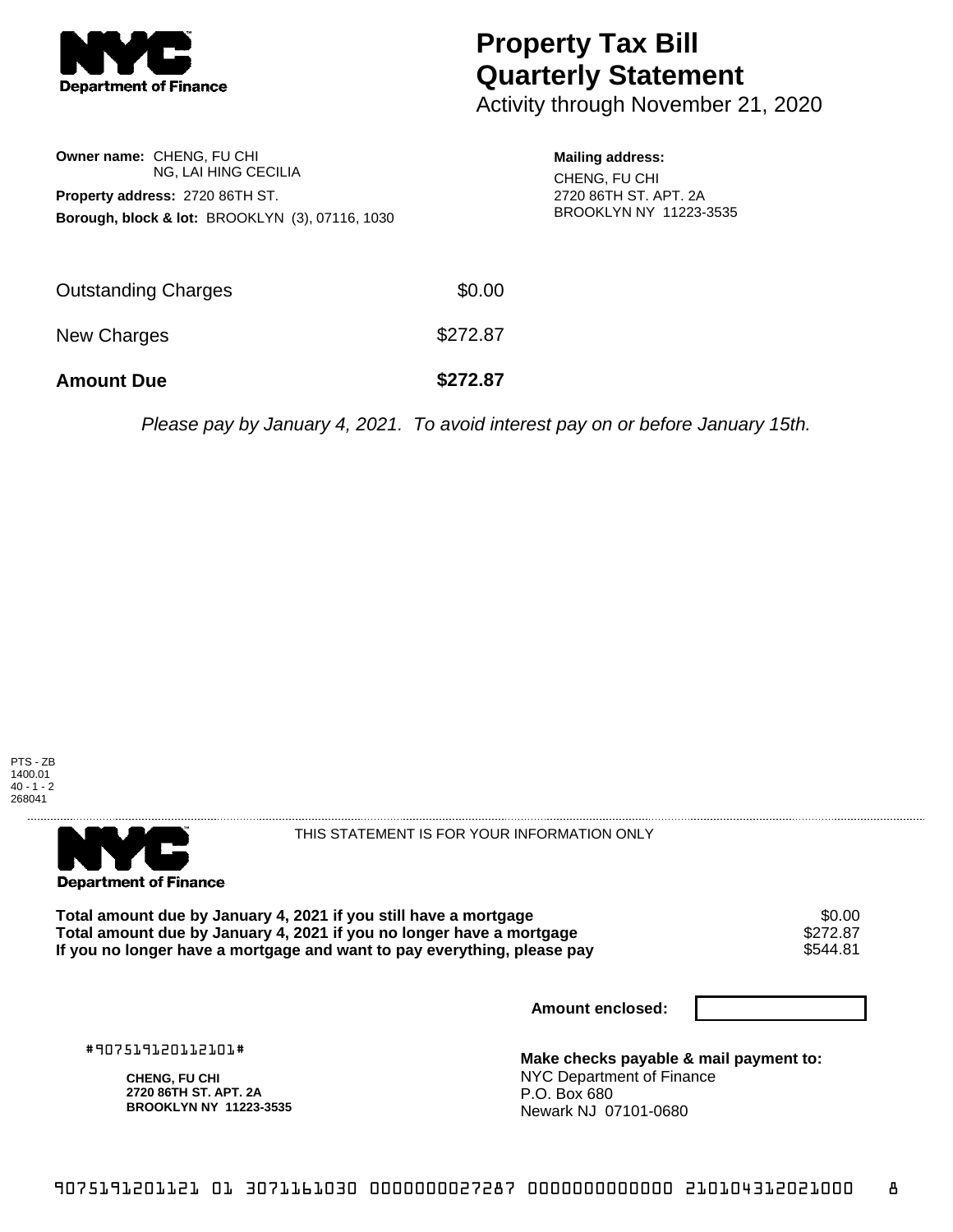

| <b>Billing Summary</b>                                                     | <b>Activity Date Due Date</b>           | Amount       |
|----------------------------------------------------------------------------|-----------------------------------------|--------------|
| Outstanding charges including interest and payments                        |                                         | \$0.00       |
| Finance-Property Tax                                                       | 01/01/2021                              | \$282.21     |
| Adopted Tax Rate                                                           |                                         | $$-9.34$     |
| <b>Total amount due</b>                                                    |                                         | \$272.87     |
| <b>Tax Year Charges Remaining</b>                                          | <b>Activity Date</b><br><b>Due Date</b> | Amount       |
| Finance-Property Tax                                                       | 04/01/2021                              | \$282.21     |
| <b>Adopted Tax Rate</b>                                                    |                                         | $$-9.34$     |
| Total tax year charges remaining                                           | \$272.87                                |              |
| If you pay everything you owe by January 4, 2021, you would save:          | \$0.93                                  |              |
| How We Calculated Your Property Tax For July 1, 2020 Through June 30, 2021 |                                         |              |
|                                                                            | Overall                                 |              |
| Tax class 2 - Residential More Than 10 Units                               | <b>Tax Rate</b>                         |              |
| Original tax rate billed                                                   | 12.4730%                                |              |
| New Tax rate                                                               | 12.2670%                                |              |
| <b>Estimated Market Value \$107,091</b>                                    |                                         |              |
|                                                                            |                                         | <b>Taxes</b> |
| <b>Billable Assessed Value</b>                                             | \$43,599                                |              |
| 421a                                                                       | $-34,549.00$                            |              |
| <b>Taxable Value</b>                                                       | \$9,050 x 12.2670%                      |              |
| <b>Tax Before Abatements and STAR</b>                                      | \$1,110.16                              | \$1,110.16   |
| Annual property tax                                                        |                                         | \$1,110.16   |
| Original property tax billed in June 2020                                  | \$1,128.84                              |              |
| <b>Change In Property Tax Bill Based On New Tax Rate</b>                   | $$-18.68$                               |              |

**NEW LAW:** To learn about Local Law 147, which requires residential buildings with three or more units to create a policy on smoking and share it with current and prospective tenants, visit www.nyc.gov/health/tobaccocontrol.

Please call 311 to speak to a representative to make a property tax payment by telephone.

## **Home banking payment instructions:**

- 1. **Log** into your bank or online bill pay website.
- 2. **Add** the new payee: NYC DOF Property Tax. Enter your account number, which is your boro, block and lot, as it appears here: 3-07116-1030 . You may also need to enter the address for the Department of Finance. The address is P.O. Box 680, Newark NJ 07101-0680.
- 3. **Schedule** your online payment using your checking or savings account.

## **Did Your Mailing Address Change?**

If so, please visit us at **nyc.gov/changemailingaddress** or call **311.**

When you provide a check as payment, you authorize us either to use information from your check to make a one-time electronic fund transfer from your account or to process the payment as a check transaction.